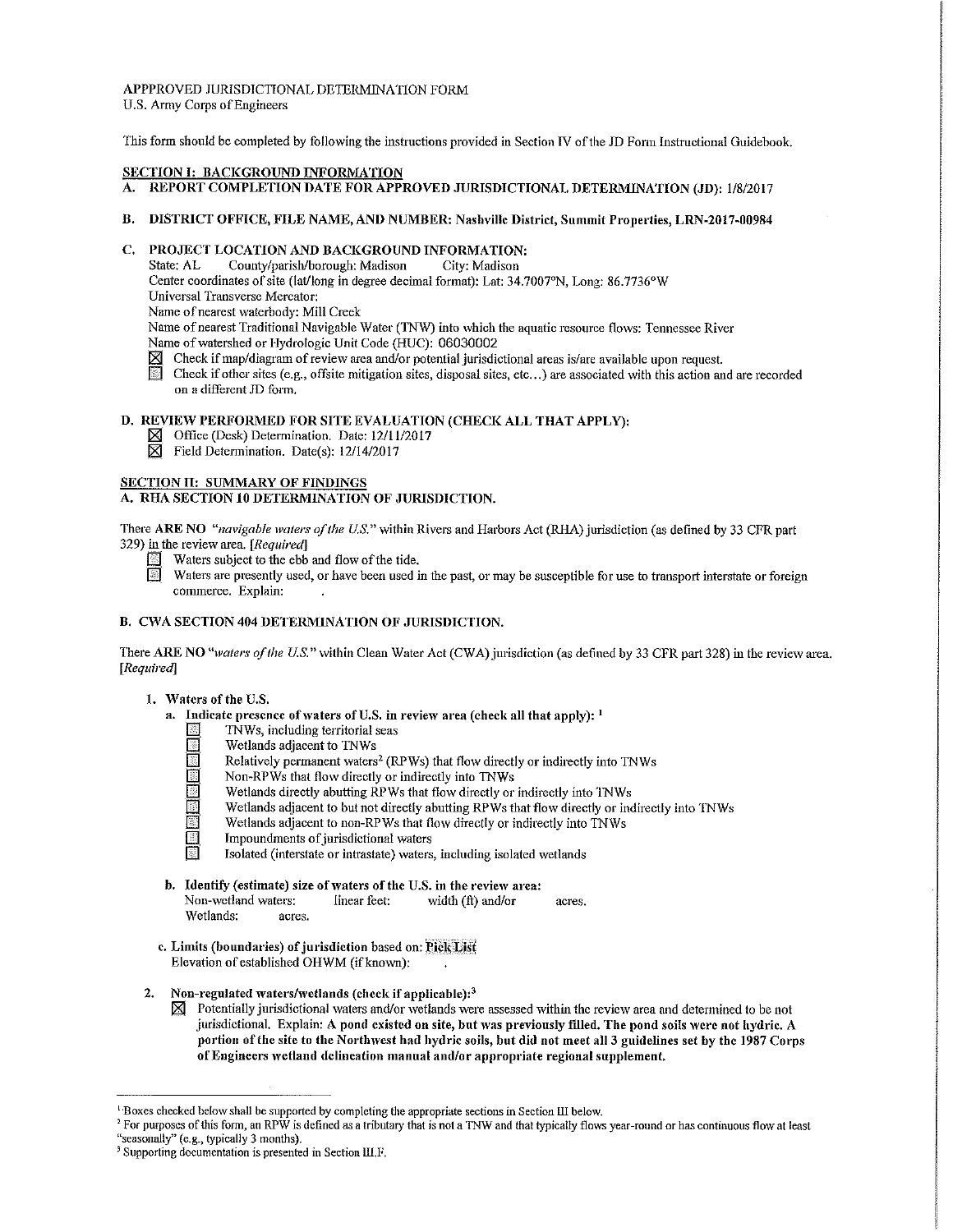#### SECTION III: CWA ANALYSIS

### A. TNWs AND WETLANDS ADJACENT TO TNWs

The agencies will assert jurisdiction over TNWs and wetlands adjacent to TNWs. If the aquatic resource is a TNW, complete Section III.A.1 and Section HI.D.1. only; if the aquatic resource is a wetland adjacent to a TNW, complete Sections III.A.1 and 2 and Section III.D.1.; otherwise, see Section III.B below.

#### 1. TNW

Identify TNW:

Summarize rationale supporting determination:

#### 2. Wetland adjacent to TNW

Summarize rationale supporting conclusion that wetland is "adjacent":

## B. CHARACTERISTICS OF TRIBUTARY (THAT IS NOT A TNW) AND ITS ADJACENT WETLANDS (IF ANY):

This section summarizes information regarding characteristics of the tributary and its adjacent 'vetlands, if auy, and it helps determine whether or not the standards for jurisdiction established under *Rapanos* have been met.

The agencies will assert jurisdiction over non-navigable tributaries of TNWs where the tributaries are "relatively permanent waters" (RPWs), i.e. tributaries that typically flow year-round or have continuous flow at least seasonally (e.g., typically 3 months). A wetland that directly abuts an RPW is also jurisdictional. If the aquatic resource is not a TNW, but has year-round (perennial) flow, skip to Section III.D.2. If the aquatic resource is a wetland directly abutting a tributary with perennial flow, skip to Section  $\Pi$ , D, 4.

A 'vetland that is adjacent to but that does not directly abut an RPW requires a significant nexus evaluation. Corps districts and EPA regions will include in the record any available information that documents the existence of a significant nexus between a relatively permanent tributary that is not perennial (and its adjacent wetlands if any) and a traditional navigable water, even though a significant nexus finding is not required as a matter of law.

If the waterbody<sup>4</sup> is not an RPW, or a wetland directly abutting an RPW, a JD will require additional data to determine if the waterbody has a significant nexus with a TNW. If the tributary has adjacent wetlands, the significant nexus evaluation must consider the tributary in combination with all of its adjacent wetlands. This significant nexus evaluation that combines, for analytical purposes, the tributary and all of its adjacent 'vetlands is used whether the review area identified in the JD request is the tributary, or its adjacent wetlands, or both. If the JD  $\epsilon$  covers a tributary with adjacent wetlands, complete Section  $\text{III}, \text{B}$ .1 for the tributary, Section III.B.2 for any onsite wetlands, and Section III.B.3 for all wetlands adjacent to that tributary, both onsite and offsite. The determination whether a significant nexus exists is determined in Section III.C below.

1. Characteristics of non-TNWs that flow directly or indirectly into TNW

- (i) General Area Conditions:<br>Watershed size: Pick List Watershed size: Pick List<br>Drainage area: Pick List Drainage area: Average annual rainfall: inches<br>Average annual snowfall: inches Average annual snowfall:
- (ii) Physical Characteristics:

(a) Relationship with TNW:  $\Box$  Tributary flows directly into TNW.  $\Box$  Tributary flows through Pick List tributaries before entering TNW.

Project waters are Pick List river miles from TNW. Project waters are Pick List river miles from RPW. Project waters are Pick List aerial (straight) miles from TNW. Project waters are Pick List aerial (straight) miles from RPW. Project waters cross or serve as state boundaries. Explain: Identify flow route to TNW5: Tributary stream order, if known:

<sup>~</sup>Note that the Instructional Guidebook contains additional information regarding swalcs, ditches, washes, and erosional features generally and in the arid West.<br><sup>5</sup> Flow route can be described by identifying, e.g., tributary a, which flows through the review area, to flow into tributary b, which then flows into

TNW.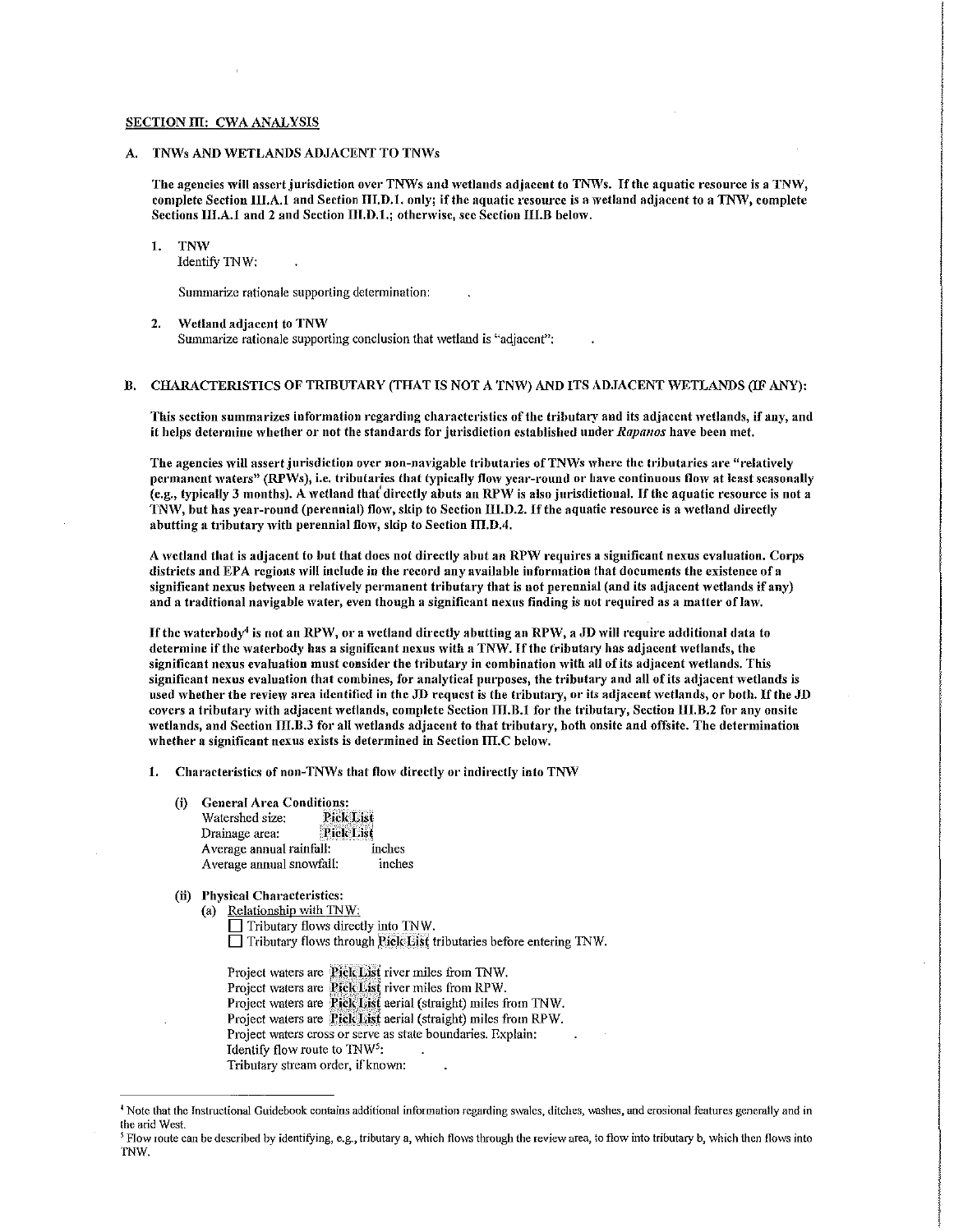| (b) | <b>General Tributary Characteristics (check all that apply):</b><br>Tributary is:<br>Natural                                                          |
|-----|-------------------------------------------------------------------------------------------------------------------------------------------------------|
|     | Artificial (man-made). Explain:<br>Manipulated (man-altered). Explain:                                                                                |
|     |                                                                                                                                                       |
|     | Tributary properties with respect to top of bank (estimate):<br>Average width:<br>feet                                                                |
|     | Average depth:<br>feet<br>Average side slopes: Pick List.                                                                                             |
|     |                                                                                                                                                       |
|     | Primary tributary substrate composition (check all that apply).<br>$\Box$ Silts<br>Sands<br>Concrete                                                  |
|     | Cobbles<br>Gravel<br>Muck<br>$\Box$ Bedrock<br>Vegetation. Type/% cover:                                                                              |
|     | □ Other. Explain:                                                                                                                                     |
|     | Tributary condition/stability [e.g., highly eroding, sloughing banks]. Explain:                                                                       |
|     | Presence of run/riffle/pool complexes. Explain:<br>Tributary geometry: Pick List                                                                      |
|     | Tributary gradient (approximate average slope):<br>%                                                                                                  |
|     | (c) $Flow:$                                                                                                                                           |
|     | Tributary provides for: Pick List<br>Estimate average number of flow events in review area/year: Pick List                                            |
|     | Describe flow regime:<br>Other information on duration and volume:                                                                                    |
|     | Surface flow is: Pick List. Characteristics:                                                                                                          |
|     | Subsurface flow: Pick List. Explain findings:                                                                                                         |
|     | $\Box$ Dye (or other) test performed:                                                                                                                 |
|     | Tributary has (check all that apply):                                                                                                                 |
|     | Bed and banks                                                                                                                                         |
|     | OHWM <sup>6</sup> (check all indicators that apply):<br>clear, natural line impressed on the bank<br>the presence of litter and debris                |
|     | changes in the character of soil<br>destruction of terrestrial vegetation<br>shelving<br>the presence of wrack line                                   |
|     | vegetation matted down, bent, or absent<br>sediment sorting                                                                                           |
|     | leaf litter disturbed or washed away<br>scour<br>sediment deposition<br>multiple observed or predicted flow events                                    |
|     | water staining<br>abrupt change in plant community<br>other (list):                                                                                   |
|     | Discontinuous OHWM.7 Explain:                                                                                                                         |
|     | If factors other than the OHWM were used to determine lateral extent of CWA jurisdiction (check all that apply):                                      |
|     | High Tide Line indicated by:<br>Mean High Water Mark indicated by:<br>13<br>IЯ<br>oil or scum line along shore objects<br>survey to available datum;  |
|     | fine shell or debris deposits (foreshore)<br>physical markings;<br>vegetation lines/changes in vegetation types.<br>physical markings/characteristics |
|     | tidal gauges<br>other (list):                                                                                                                         |
|     |                                                                                                                                                       |
|     | (iii) Chemical Characteristics:                                                                                                                       |
|     | Characterize tributary (e.g., water color is clear, discolored, oily film; water quality; general watershed<br>characteristics, etc.). Explain:       |

Identify specific pollutants, if known:

 $\ddot{\phantom{a}}$ 

<sup>6</sup> A natural or man-made discontinuity in the OHWM docs not necessarily sever jurisdiction (e.g., where the stream temporarily flows underground, or where the OHWM has been removed by development or agricultural practices). Where there is a break in the OHWM that is unrelated to the waterbody's flow regime (e.g., flow over a rock outcrop or through a culvert), the agencies will look for indicators of flow above and below the break. Ibid.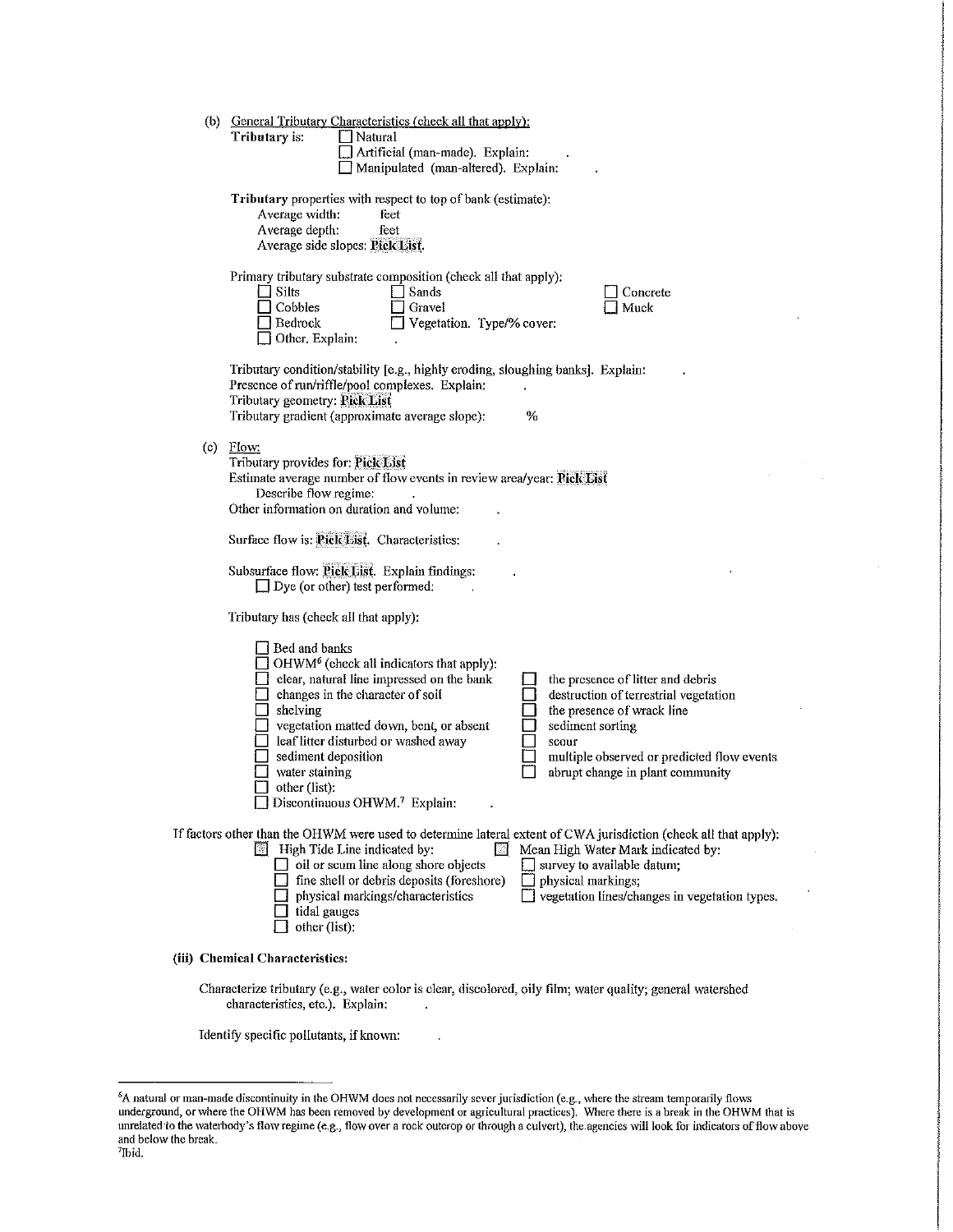#### **(iv) Biological Characteristics. Channel supports (check all that apply):**

- **D** Riparian corridor. Characteristics (type, average width):<br>□ Wetland fringe. Characteristics:
- Wetland fringe. Characteristics:
- $\Box$  Habitat for:
	- **D** Federally Listed species. Explain findings:
	- **D** Fish/spawn areas. Explain findings:
	- □ Other environmentally-sensitive species. Explain findings:
	- **D** Aquatic/wildlife diversity. Explain findings:

# 2. Characteristics of wetlands adjacent to non-TNW that flow directly or indirectly into TNW

## **(i) Physical Characteristics:**

- (a) General Wetland Characteristics: Properties: Wetland size: acres Wetland type. Explain: Wetland quality. Explain:  $\ddot{\phantom{a}}$ Project wetlands cross or serve as state boundaries. Explain:
- (b) General Flow Relationship with Non-TNW: Flow is: Pick-List. Explain:

Surface flow is: Pick List Characteristics:

Subsurface flow: Pick List. Explain findings: □ Dye (or other) test performed:

- (c) Wetland Adjacency Determination with Non-TNW:
	- **Directly abutting**
	- $\Box$  Not directly abutting
		- □ Discrete wetland hydrologic connection. Explain:
		- **D** Ecological connection. Explain:
		- **D** Separated by berm/barrier. Explain:
- (d) Proximity (Relationship) to TNW Project wetlands are **Pick List** river miles from TNW. Project waters are PickList aerial (straight) miles from TNW. Flow is from: Pick List. Estimate approximate location of wetland as within the **Pick List** floodplain.
- **(ii) Chemical Characteristics:**

Characterize wetland system (e.g., water color is clear, brown, oil film on surface; water quality; general

watershed characteristics; etc.). Explain:

Identify specific pollutants, if known:

# **(iii) Biological Characteristics. Wetland supports (check all that apply):**

- **D** Riparian buffer. Characteristics (type, average width):
- **D** Vegetation type/percent cover. Explain:
- **D Habitat** for:
	- D Federally Listed species. Explain findings:
	- **D** Fish/spawn areas. Explain findings:
	- **D** Other environmentally-sensitive species. Explain findings:
	- $\Box$  Aquatic/wildlife diversity. Explain findings:

#### 3. Characteristics of all wetlands adjacent to the tributary (if any)

All wetland(s) being considered in the cumulative analysis: **PickList** 

Approximately ( ) acres in total are being considered in the cumulative analysis.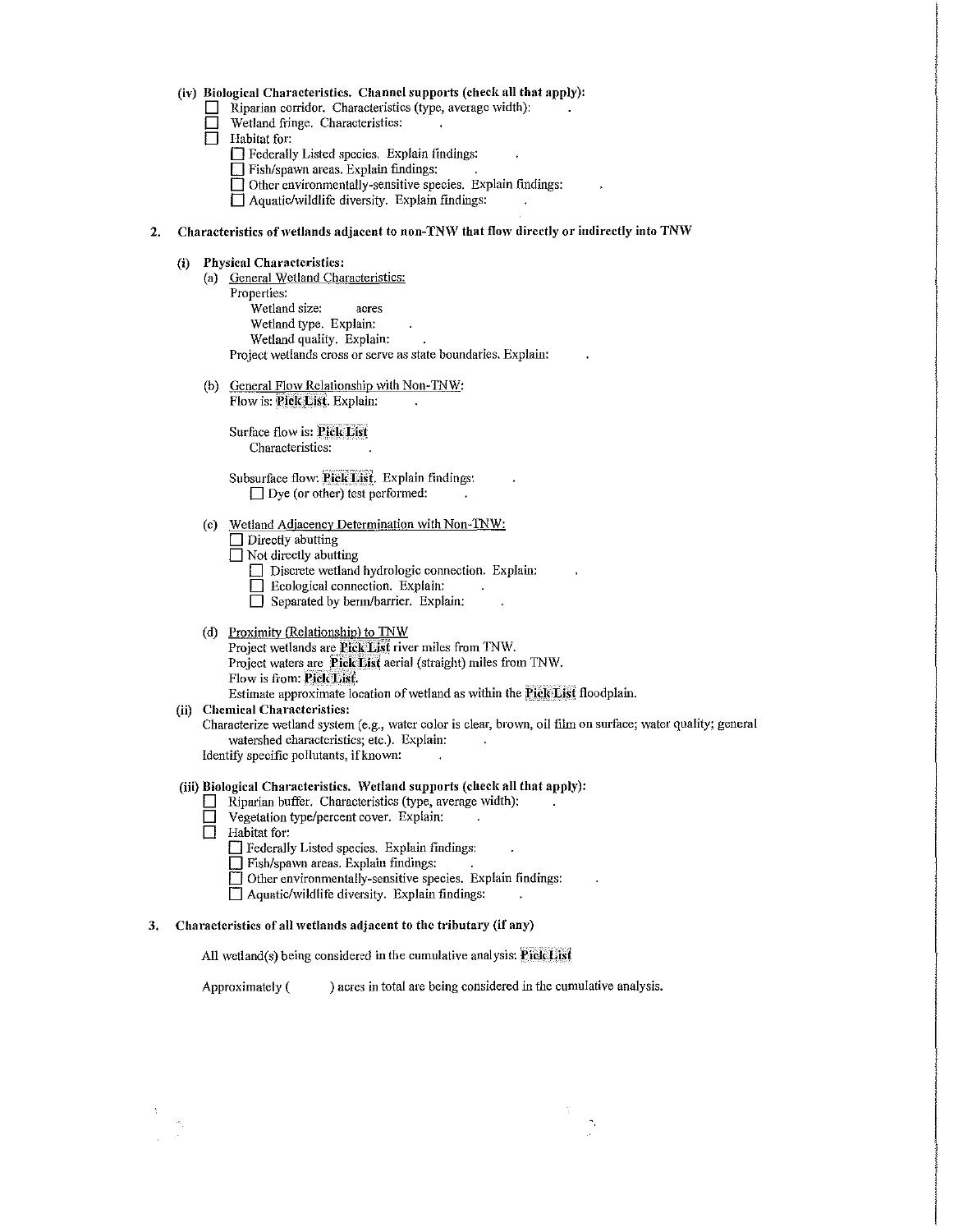For each wetland, specify the following:

 $Directly abuse? (Y/N)$  Size (in acres) Directly abuts?  $(Y/N)$  Size (in acres)

Summarize overall biological, chemical and physical functions being performed:

# C. SIGNIFICANT NEXUS DETERMINATION

A significant nexus analysis will assess the flow characteristics and functions of the tributary itself and the functions performed by any 'vetlands adjacent to the tributary to determine if they significantly affect the chemical, physical, and biological integrity of a TN\V. For each of the following situations, a significant nexus exists if the tributary, in combination with all of its adjacent wetlands, has more than a speculative or insubstantial effect on the chemical, physical and/or biological integrity of a TNW. Considerations when evaluating significant nexus include, but are not limited to the volume, duration, and frequency of the flow of water in the tributary and its proximity to a TNW, and the functions performed by the tributary and all its adjacent wetlands. It is not appropriate to determine significant nexus based solely on any specific threshold of distance (e.g. between a tributary and its adjacent wetland or between a tributary and the TNW). Similarly, the fact an adjacent wetland lies within or outside of a floodplain is not solely determinative of significant nexus.

Draw connections between the features documented and the effects on the TNW, as identified in the *Rapanos* Guidance and discussed in the Instructional Guidebook. Factors to consider include, for example:

- Does the tributary, in combination with its adjacent wetlands (if any), have the capacity to carry pollutants or flood waters to TNWs, or to reduce the amount of pollutants or flood waters reaching a TNW?
- Does the tributary, in combination with its adjacent wetlands (if any), provide habitat and lifecycle suppott functions for fish and other species, such as feeding, nesting, spawning, or rearing young for species that are present in the TNW?
- Does the tributary, in combination with its adjacent wetlands (if any), have the capacity to transfer nutrients and organic carbon that support downstream foodwebs?
- Does the tributaty, in combination with its adjacent wetlands (if any), have other relationships to the physical, chemical, or biological integrity of the TNW?

## Note: the above list of considerations is not inclusive and other functions observed or known to occur should be documented below:

- 1. Significant nexus findings for non-RPW that has no adjacent wetlands and flows directly or indirectly into TN\Vs. Explain findings of presence or absence of significant nexus belo\V, based on the tributary itself, then go to Section III.D:
- 2. Significant nexus findings for non-RPW and its adjacent wetlands, where the non-RPW flows directly or indirectly into TNWs. Explain findings of presence or absence of significant nexus below, based on the tributary in combination with all of its adjacent wetlands, then go to Section III.D:
- 3. Significant nexus findings for wetlands adjacent to an RPW but that do not directly abut the RPW. Explain findings of presence or absence of significant nexus below, based on the tributary in combination with all of its adjacent wetlands, then go to Section III.D:

# D. DETERMINATIONS OF JURISDICTIONAL FINDINGS. THE SUBJECT WATERS/WETLANDS ARE (CHECK ALL THAT APPLY):

- 1. TNWs and Adjacent Wetlands. Check all that apply and provide size estimates in review area:<br> $\Box$  TNWs: linear feet width (ft). Or. acres.  $width (ft), Or, \narepsilon.$  $\Box$  Wetlands adjacent to TNWs:
- 2. RPWs that flow directly or indirectly into TNWs.
	- $\Box$  Tributaries of TNWs where tributaries typically flow year-round are jurisdictional. Provide data and rationale indicating that tributary is perennial:
	- **[31]** Tributaries of TNW where tributaries have continuous flow "seasonally" (e.g., typically three months each year) are jurisdictional. Data supporting this conclusion is provided at Section III.B. Provide rationale indicating that tributary flows seasonally: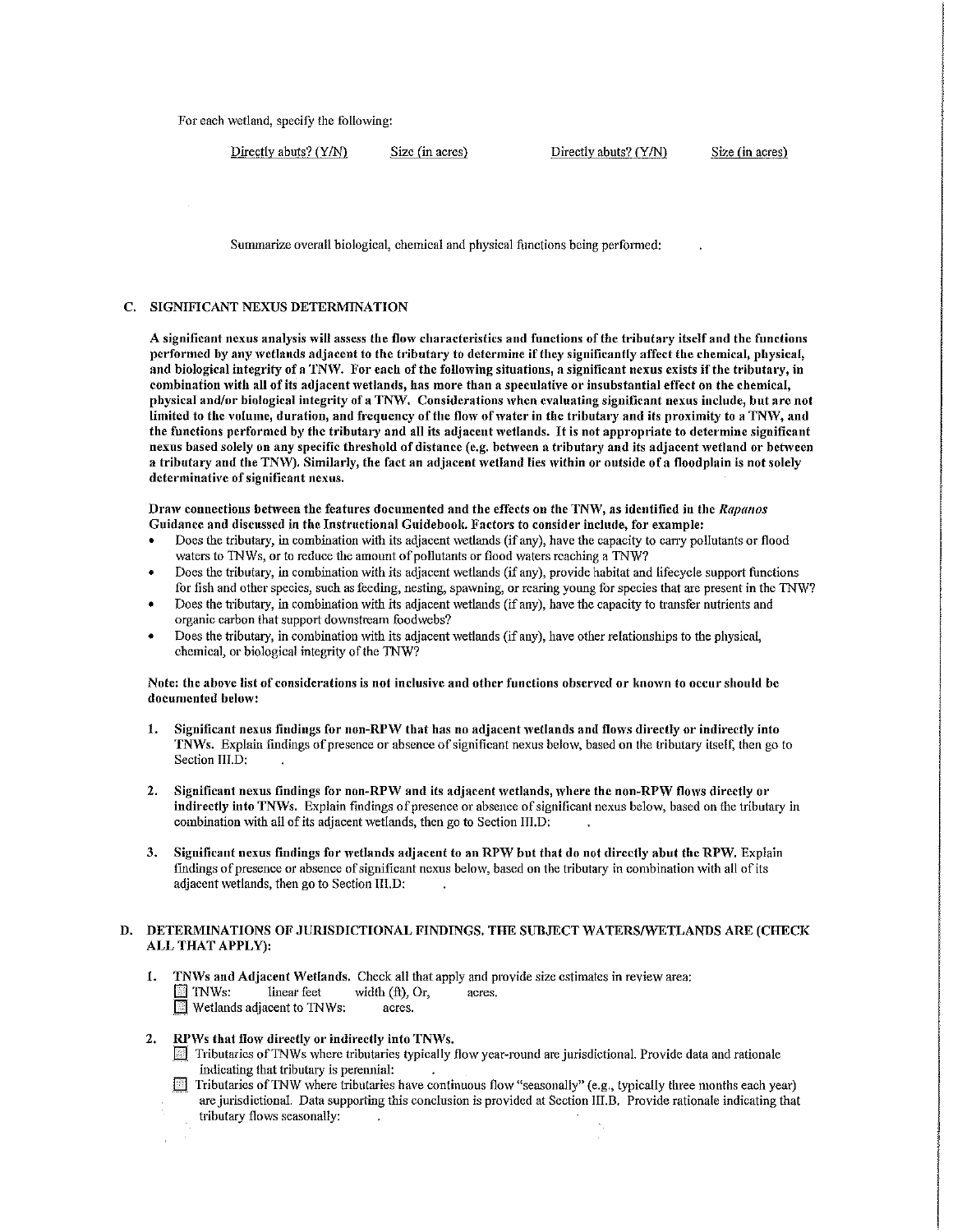Provide estimates for jurisdictional waters in the review area (check all that apply):<br>
Tributary waters: linear feet width (ft).

- Tributary waters: linear feet with the Tributary waters: linear feet with  $\Box$ <br>Other non-wetland waters: acres.
- Other non-wetland waters:
	- Identify type(s) of waters:
- 3. Non-RPWs $<sup>8</sup>$  that flow directly or indirectly into TNWs.</sup>
	- D. Waterbody that is not a TNW or an RPW, but flows directly or indirectly into a TNW, and it has a significant nexus with a TNW is jurisdictional. Data supporting this conclusion is provided at Section III.C.

Provide estimates for jurisdictional waters within the review area (check all that apply):<br>  $\Box$  Tributary waters: linear fect width (ft).

- Tributary waters: linear feet<br>
Other non-wetland waters: acres.
- Other non-wetland waters:
	- Identify type{s) of waters:
- 4. Wetlands directly abutting an RPW that flow directly or indirectly into TNWs.

Wetlands directly abut RPW and thus are jurisdictional as adjacent wetlands.

- $\Box$  Wetlands directly abutting an RPW where tributaries typically flow year-round. Provide data and rationale indicating that tributary is perennial in Section III.D.2, above. Provide rationale indicating that wetland is directly abutting an RPW:
- **EXECUTE Wetlands directly abutting an RPW where tributaries typically flow "seasonally." Provide data indicating that** tributary is seasonal in Section III.fl and rationale in Section III.D.2, above. Provide rationale indicating that wetland is directly abutting an RPW:

Provide acreage estimates for jurisdictional wetlands in the review area: acres.

5. Wetlands adjacent to but not directly abutting an RPW that flow directly or indirectly into TNWs.

 $\blacksquare$  Wetlands that do not directly abut an RPW, but when considered in combination with the tributary to which they are adjacent and with similarly situated adjacent wetlands, have a significant nexus with a TNW are jurisidictional. Data supporting this conclusion is provided at Section III.C.

Provide acreage estimates for jurisdictional wetlands in the review area: acres.

## 6. Wetlands adjacent to non-RPWs that flow directly or indirectly into TNWs.

 $\blacksquare$  Wetlands adjacent to such waters, and have when considered in combination with the tributary to which they are adjacent and with similarly situated adjacent wetlands, have a significant nexus with a TNW are jurisdictional. Data supporting this conclusion is provided at Section III.C.

Provide estimates for jurisdictional wetlands in the review area: acres.

- 7. Impoundments of jurisdictional waters. $9$ 
	- As a general rule, the impoundment of a jurisdictional tributary remains jurisdictional.
	- $\boxed{\color{green}\blacksquare\color{black}}$  Demonstrate that impoundment was created from "waters of the U.S.," or
	- Demonstrate that water meets the criteria for one of the categories presented above (1-6), or<br>Demonstrate that water is isolated with a nexus to commerce (see E helow).
	- Demonstrate that water is isolated with a nexus to commerce (see E below).

E. ISOLATED IINTERSTATE OR INTRA-STATE] WATERS, INCLUDING ISOLATED WETLANDS, THE USE, DEGRADATION OR DESTRUCTION OF WHICH COULD AFFECT INTERSTATE COMMERCE, INCLUDING ANY SUCH WATERS (CHECK ALL THAT APPLY):<sup>10</sup>

- which are or could be used by interstate or foreign travelers for recreational or other purposes.
- 
- $\Box$  from which fish or shellfish are or could be taken and sold in interstate or foreign commerce.<br> $\Box$  which are or could be used for industrial purposes by industries in interstate commerce. which are or could be used for industrial purposes by industries in interstate commerce,
- Interstate isolated waters. Explain:
- Other factors. Explain:

Identify water body and summarize rationale supporting determination:

 $8$ See Footnote #3

<sup>&</sup>lt;sup>9</sup> To complete the analysis refer to the key in Section III.D.6 of the Instructional Guidebook.<br><sup>10</sup> Prior to asserting or declining CWA jurisdiction based solely on this category, Corps Districts will elevate the action HQ for review consistent with the process described in the Corps/EPA *Memoro11d11111 Regardi11g C1VA Act Jurisdiction Following*   $Rapanos.$